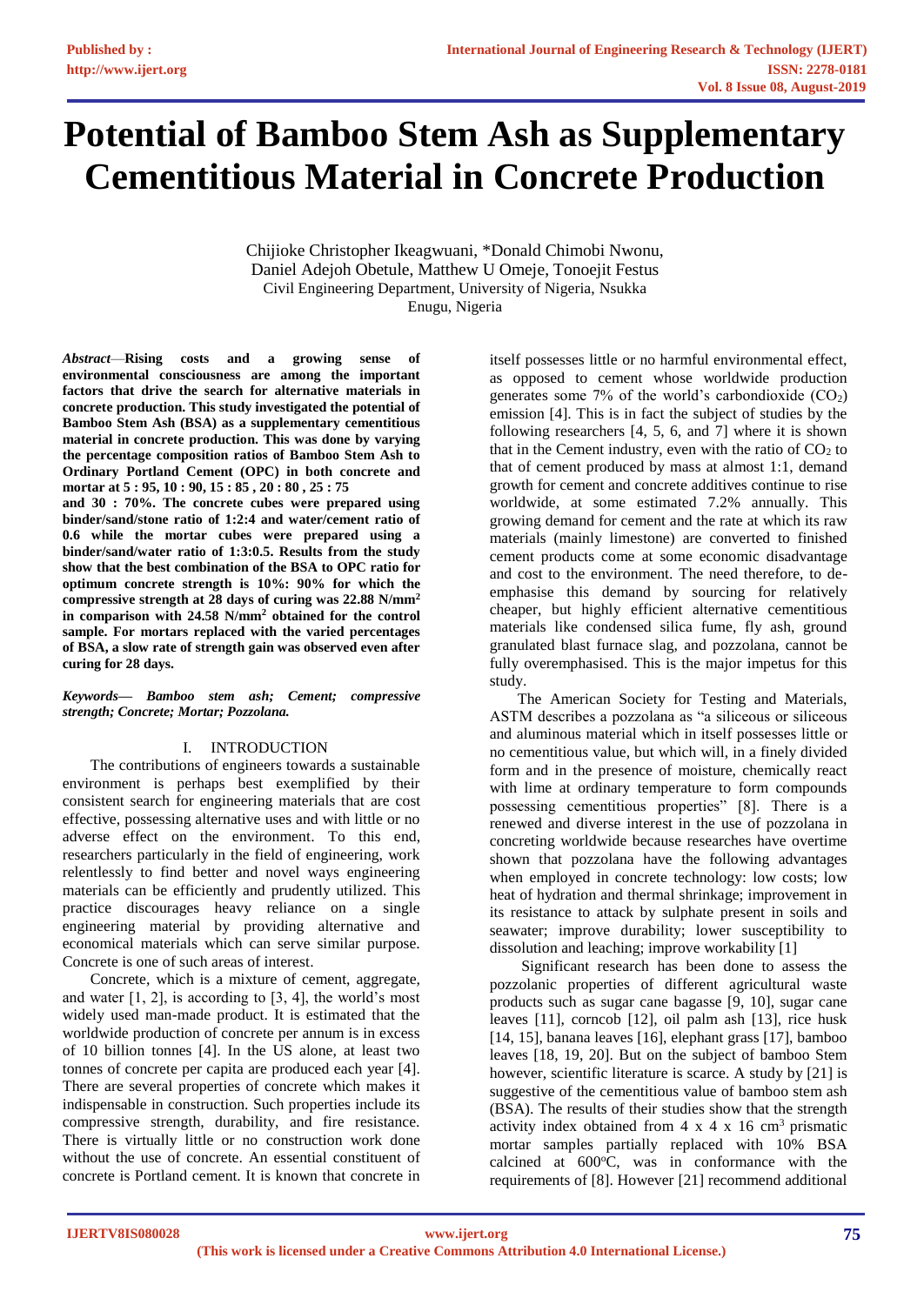experiments to study the influence of BSA on consistency, hydration and durability of cementitious material using higher amounts of ashes and or natural pozzolana.

Bamboo stem is an important engineering material used daily in the local construction industries, where they serve essentially as scaffolds. When these stems are weak, and can no longer support load, they are discarded as waste from whence they are used locally as cooking fuel or left to pollute the environment. Growing environmental consciousness as well as advances in science and technology continues to account for a steady decline in the use of fire woods (bamboo stems and other wood trunks) and a paradigm shift towards the use of green energy as cooking fuel. Consequently, a number of used bamboo trunks are left to increase astronomically with its attendant adverse effect on the environment. As an agricultural waste, bamboo stem has the potential to contribute positively to the environment through the prospective pozzolanic activities of its ash [21]. The burning of bamboo trunks under controlled conditions, for its ash, could take care of the environmental pollution caused by its waste, and provide an alternative to cement at a reduced cost. Bamboo plant is readily available in so many countries of the world and survives under severe conditions.

This present study investigates the cementitious value of BSA in concreting, by partially replacing OPC constituent of concrete and mortar samples with 5, 10, 15, 20, 25, and 30% BSA. The samples were tested for their consistency and compressive strength as per the recommended standards and their performance measured against same known standards.

# II. MATERIALS AND METHODS

*A. Ordinary Portland Cement*

The Dangote group cement was the OPC used in this research study. It is locally available in Nigerian markets with an average bag weight of about 50kg. The chemical constituents of the cement satisfies the requirements of [22]. The cement used was sourced from a dealer in Ogige market in Nsukka urban. The geographical map of Nigeria shows that Nsukka is located at latitude 6°51′24″N and longitude 7°23′45″E [23, 24].

# *B. Bamboo Stem Ash*

The BSA used in this study was obtained from the combustion of the waste bamboo stems at controlled temperatures of 800°C for 2 hours. The bamboo stems were gathered as wastes from construction sites in Nsukka urban, Nigeria. The stems were neatly gathered, cut and packed in polythene bags to avoid contact with moisture, from where they were conveyed for combustion to the Department of Civil Engineering Laboratory, University of Nigeria Nsukka.

# *C. Water*

Water from the curing tank of the Civil Engineering laboratory, University of Nigeria Nsukka was used, for both the mixing and for the curing of the sample cubes.

The organic and inorganic material constituents of the water are within tolerable limits and are in accordance with [25].

# *D. Aggregate*

The sand used was obtained from Akachele hill, Obimo, Enugu state. Obimo is located within latitude 6°49′36″N and longitude 7°19′15″E The sand has a specific gravity of 2.61 and moisture content of 2.52. The coarse aggregate was sourced from a quarry at Isiagu in Oha-Ukwu Local Government Area of Ebonyi State within latitude 6°28′21″N and longitude 8°0′10″E. It was bought from local dealers in Nsukka Local Government. It has a specific gravity of 2.783 and average water absorption of 0.95. Both the sand and coarse aggregate conform to the specifications of [26].

### *E. Carbonization of the Bamboo Stem*

The bamboo trunks used in this study were collected from various construction sites in Nsukka urban. The stems were sun dried for 24 hours to avoid the ingress of moisture. The trunks were cut into smaller sizes and placed in a furnace where they were incinerated under controlled conditions at a temperature of  $800^{\circ}$ C for a duration of 2 hours. The burnt trunks were allowed to cool for 5 hours. After cooling, the resulting ash was first sieved through 2.36 mm diameter sieve and subsequently sieved through 0.075mm diameter sieve to produce fine particles that would be suitable for concreting such as is shown in *Fig. 1*. Care was taken to avoid the sieved ash coming in contact with moisture.



Fig. 1. Bamboo Stem Ash (BSA)

# *F. Sieve Analysis*

The sieve analysis of the fine aggregates was conducted in accordance with the requirements of [27]. British Sieve numbers 4, 7, 14, 25, 52, 100, and a pan were used. A weighing balance was then used to record the weight of aggregate retained on each sieve from which the particle size distribution curve was deduced.

# *G. Specific Gravity*

This test was carried out for both fine and coarse aggregates in the laboratory in accordance with the specification in [28], using two density bottles in each case. The specific gravity of the aggregate was then determined as the average of the two values obtained from the two bottles in either case.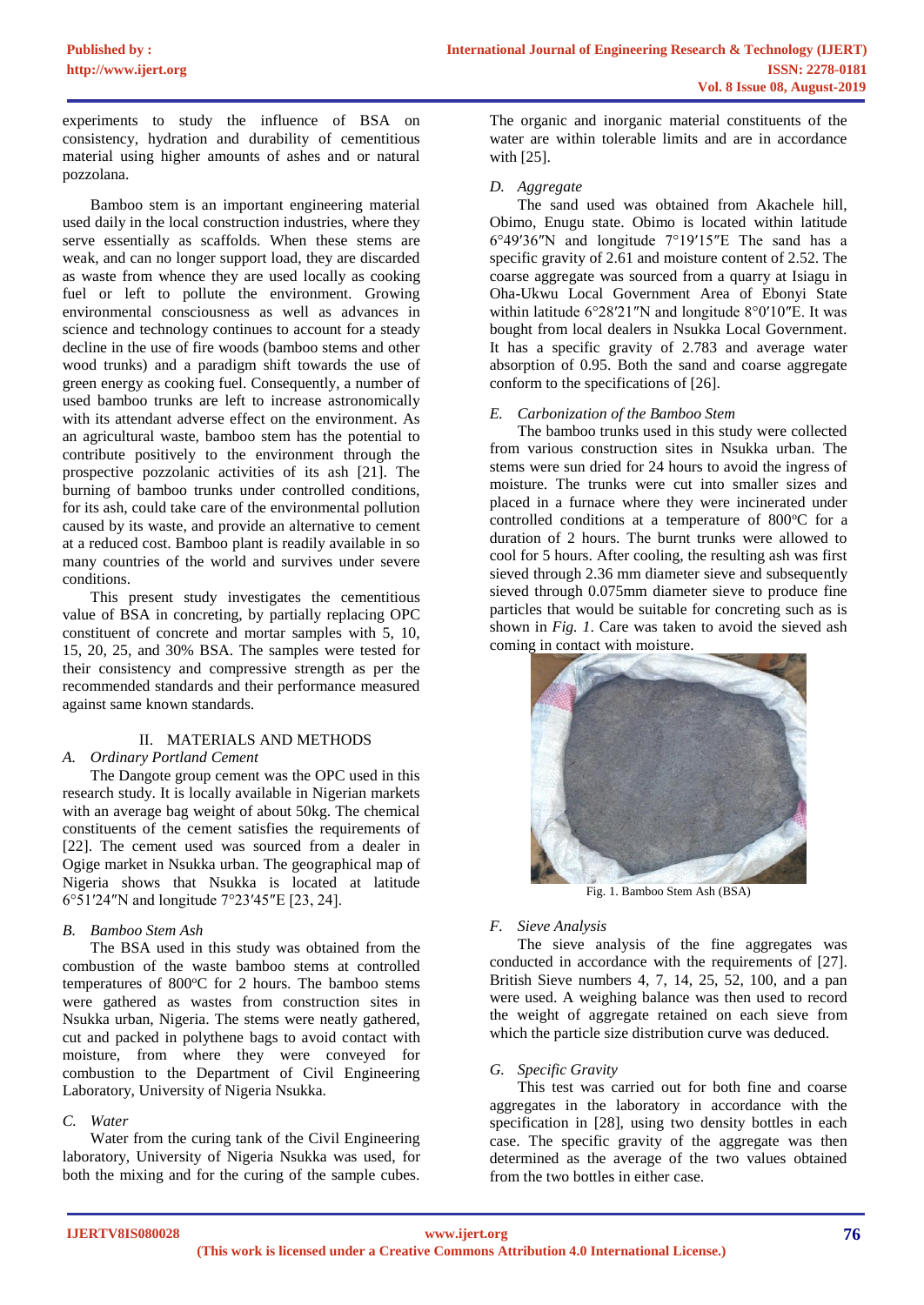#### *H. Moisture Content*

This test was carried out for the fine aggregate in the laboratory according to the specifications of [29] using three moisture cans of known mass. They were filled with the fine aggregate, weighed, oven dried at temperatures of  $100^{\circ}$ C to  $110^{\circ}$ C, and weighed again for their dry mass from where their moisture content was deduced. The moisture content of the fine aggregate was then taken as the average of the three samples.

#### *I. Setting Time*

Setting time is the time required for cement paste to be stiffened to a defined consistency. The initial and final setting time of the cement paste was conducted using a Vicat's apparatus in line with the specifications of [30]. A representative sample of about 500g of the cement paste was mixed with 150g of water, predetermined from the consistency test, and placed in the mould of the Vicat's apparatus. With the mould in place, a 1mm x 1mm square needle attached to the plunger is allowed to fall freely until the depth of penetration measured from the Vicat's scale is 5mm. The needle was then replaced with a needle of annular collar and the procedure repeated to deduce the initial and final setting times.

#### *J. Preparation of Concrete and Mortar Cubes*

In this study, the tests were carried out in accordance with the specification of British Standards [22], [25], [27], [28], [29], [30] and [31]. Preliminary tests were carried out initially on the OPC and aggregate samples to determine their setting time and physical properties respectively. These tests include: setting time test for the cement, sieve analysis for the fine aggregate, specific gravity and water absorption for the coarse aggregate, specific gravity for the fine aggregate, and moisture content tests. In this study, two categories of samples were produced– concrete cube samples and mortar cube samples. 108 cubes were cast in total, 3 at every given curing age following the minimum specification of [31] for each percentage BSA replacement. Samples of the cubes are shown in *Fig. 2*.



Fig. 2. Concrete and Mortar cubes

The cube sizes of the various categories were each of 100mm x 100mm x 100mm, and their various compressive strengths were obtained. The compressive strengths were determined after 7, 14, 21 and 28 days of curing for the various partial replacements of OPC with BSA. This was done at 5 : 95, 10 : 90, 15 : 85 , 20 : 80 , 25 : 75 and 30 : 70% of bamboo stem ash to cement respectively. The concrete cubes were prepared using binder/sand/stone ratio of 1:2:4 and water/cement ratio of 0.6 to ensure optimum workability, while the mortar cubes were prepared using a binder/sand/water ratio of 1:3:0.5. The curing of the samples was done by immersing in water for 7, 14, 21 and 28 days.

#### *K. Slump Test*

The consistency of the fresh concrete and fresh mortar was conducted according to the specifications of [32]. This indirectly checks, that the correct amount of water has been added to the mix.

#### *L. Compressive Strength Test*

The compressive strength tests were carried out in the laboratory using Qualitest automatic concrete compression testing machine, shown in *Fig. 3*, for the cured cube samples of both concrete and mortar as per the specifications of [33]. Three specimens were used for each curing period and percentage replacement. The compressive strength of the sample was computed as the average of the strength value for three specimens.



Fig. 3. Automatic concrete compression testing machine

### RESULTS AND DISCUSSION

#### *A. Preliminary Test Results*

Results of the particle size distribution curve for the geometric analysis of the fine aggregate is shown in *Fig. 4*. The sand was found to give a fineness modulus of 3.21, with values for coefficient of uniformity,  $C_u$  and coefficient of gradation,  $C_c$  of 3.2 and 1.3 respectively, hence it is classified as poorly-graded sand [34]. The specific gravity and average moisture content for the fine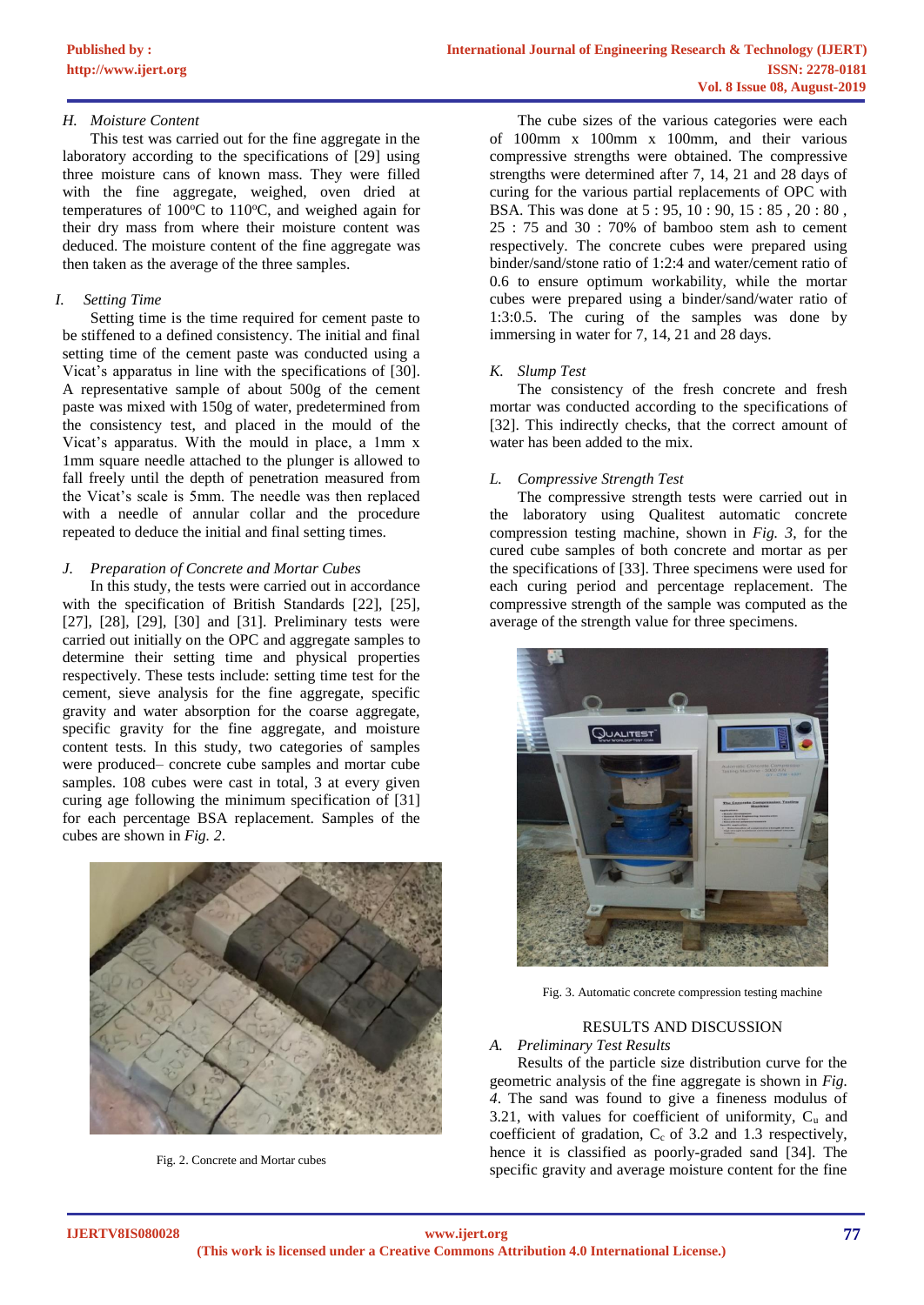# **[Published by :](www.ijert.org)**

aggregate was 2.61 and 2.52% respectively. For the coarse aggregate, results from the preliminary tests show that it had an average specific gravity of 2.783 and an average apparent specific gravity of 2.86. Also, the average water absorption for the coarse aggregate was found to be 0.95%.The results obtained from tests conducted on the Ordinary Portland Cement (OPC) showed that the cement performed satisfactorily in line with the specifications of [22]. The initial and final setting time for the cement was found to be 34 minutes 30 seconds and 1 hour 15 minutes 27 seconds respectively.



#### *B. Slump Test*

The results for the slump test on fresh concrete and mortar are shown in *Fig 5 and 6* respectively. The slumps obtained for concrete were in the range of 15mm – 30mm, while those obtained for mortar were in the range of 3mm – 6mm. The slump values recorded for both cases of concrete and mortar with 100% cement were higher as compared to those with varied percentages of replacements. Higher amounts of BSA replacements were observed to lower the slump values achieved for both concrete and mortar. This may be due to the gradation of the BSA which would have allowed for textures with a greater surface area as opposed to the OPC in the mix. Textures with greater surface areas have been known to reduce workability. However, the consistency achieved for the concrete and mortar samples with 10 and 15% BSA replacements were found to compare favourably with those of the 100 percent concrete and mortar samples with percentage differences of 20% and 16% respectively. This results appear to be in agreement with those obtained by [20] for bamboo leaf ash (BLA).



Fig. 5. Slump against BSA Replacement for Concrete

#### *C. Compressive Strength*

The results for the compressive strength test for both concrete and mortar for the various curing ages, are shown in *Figs. 7 and 8* respectively. The compressive strength of both concrete and mortar cubes were found to have decreased with increasing percentage of BSA. In both concrete and mortar, the compressive strength value obtained for the 100% cement sample exceeded those with BSA replacements. The compressive strength of concrete with BSA replacements of 10 and 15%, is found to increase progressively with curing age as with that of the OPC. The trend for concrete samples with 20%-30% BSA was an initial decrease with curing age followed by a marked increase most noticeable after the 28th day of curing.



Fig. 6. Slump against BSA Replacement for Mortar

The concrete samples with BSA replacement of 10 and 15% were found overall, to give characteristic compressive strengths (with percentage differences of 6.9% and 17.8% respectively) that are comparable with that of the control concrete after the 28th day of curing. For the mortar samples, the compressive strength recorded for the BSA replacements were significantly lower than those obtained for the 100% mortar sample. The results show an initial decline in strength up to 21 curing days, closely followed by an increase in the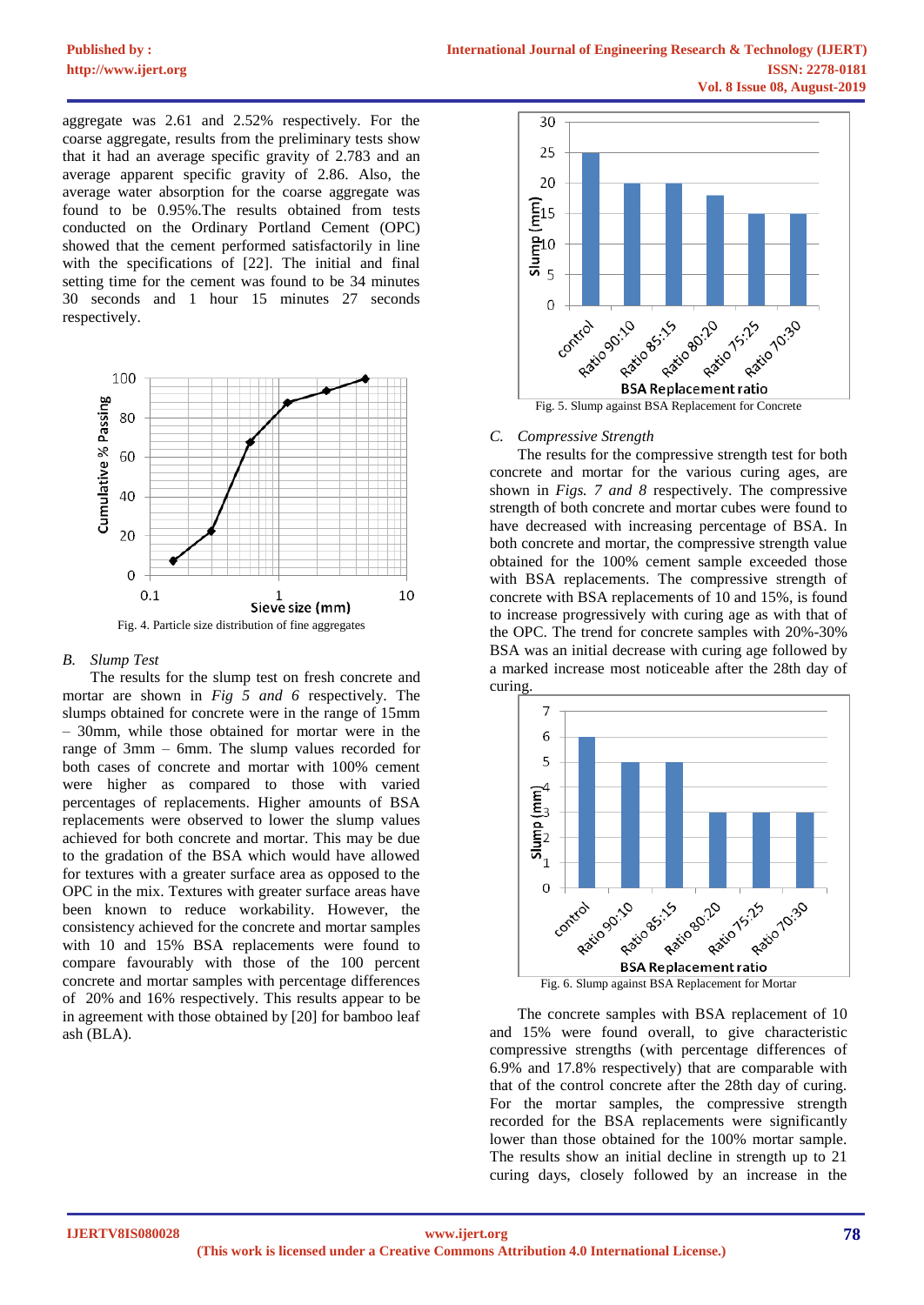mortar strength after the 28th curing day. This is in agreement with [20, 21]. There is however a noticeable contrast with the compressive strength obtained here for mortar with 10% BSA replacement with that obtained by [21] after 28 days of curing. The reduction in strength recorded for both concrete and mortar samples are traceable to the effects of specimen shape and size on compressive strength. The decrease in strength with curing age recorded for the mortar samples, may be attributed to weather attack on BSA. Also, the delayed strength gain of both the concrete and mortar mix may be due to higher amounts of cement replaced with BSA. Higher percentages of BSA in the mix introduce larger surface areas for the cement to react with during hydration and pozzolanic reaction, thereby delaying the formation of Calcium Silicate Hydrates (C-S-H) which according to [21] is responsible for mechanical strength. This appears to be in agreement with [35].





Fig. 8. Compressive strength against curing days for mortar

#### **CONCLUSION**

This research has attempted objectively, to examine the potential of the bamboo stem ash (BSA) as a partial replacement for cement in concrete production. The tests conducted, allow the following conclusions to be drawn:

1. The results of the slump test show that the consistency achieved with various percentages of BSA replacements for both concrete and mortar fall well within the requirements of [32].

2. The compressive strength for concrete with 10% and 15% BSA replacement was found to have compared favourably with that of the control concrete after 28 days of curing, with decrease of about 6.9% and 17.8% respectively.

3. The compressive strength for the mortar cubes however showed a characteristic decline with curing age, falling noticeably below the control samples even after 28 days of curing, with recorded decrease of about 46.5% and 45.7% for 10% BSA and 15% BSA respectively. This strength decline, can be improved as also noted by [20], with the addition of super plasticizers to achieve early strength.

4. On the whole, with the results obtained from this research, the cementitious value of the BSA for partially replacing cement in concrete production is justified. Its adoption into concreting will help to check the environmental problems associated with its waste bamboo stem, and ultimately reduce the levels of  $CO<sub>2</sub>$ emission associated with the production of cement. This is the crux of every sustainable effort.

#### CONFLICT OF INTEREST

On behalf of all authors, the corresponding author states that there is no conflict of interest.

#### ACKNOWLEGMENT

The authors wish to thank the Nigerian liquefied natural gas (NLNG) company for their generous provision of the state-of-the-art laboratory equipment that were employed to perform the experiments in this study.

#### FUNDING

The authors did not receive any funding for this research.

#### **REFERENCES**

- [1] Shetty, M. S. *Concrete Technology Theory & Practice*. S. Chand & company ltd, Ram Nagar, New Delhi, 2000.
- [2] Arthur, H. N. & George, W. *Design of Concrete Structures*, McGraw-Hill, New York, 1986.
- [3] Shah, S. P. "Recent trends in the science and technology of concrete", *Rilem Proceedings*, E & FN spon, London, 1995, pp. 1- 18
- [4] Meyer, C. "Concrete Materials and Sustainable Development in the USA"*.Structural Engineering International,* 2004.
- [5] Hanle, L.J., Jayaraman, K.R., Smith, J.S. "CO<sub>2</sub> emissions profile of the US cement industry". *US Environmental Protection Agency*, Pennsylvania, 2004.
- [6] Van Oss, H., Padovani, A.C. "Cement manufacture and the environment". *J Ind Ecol* 6:89 – 106. 2002